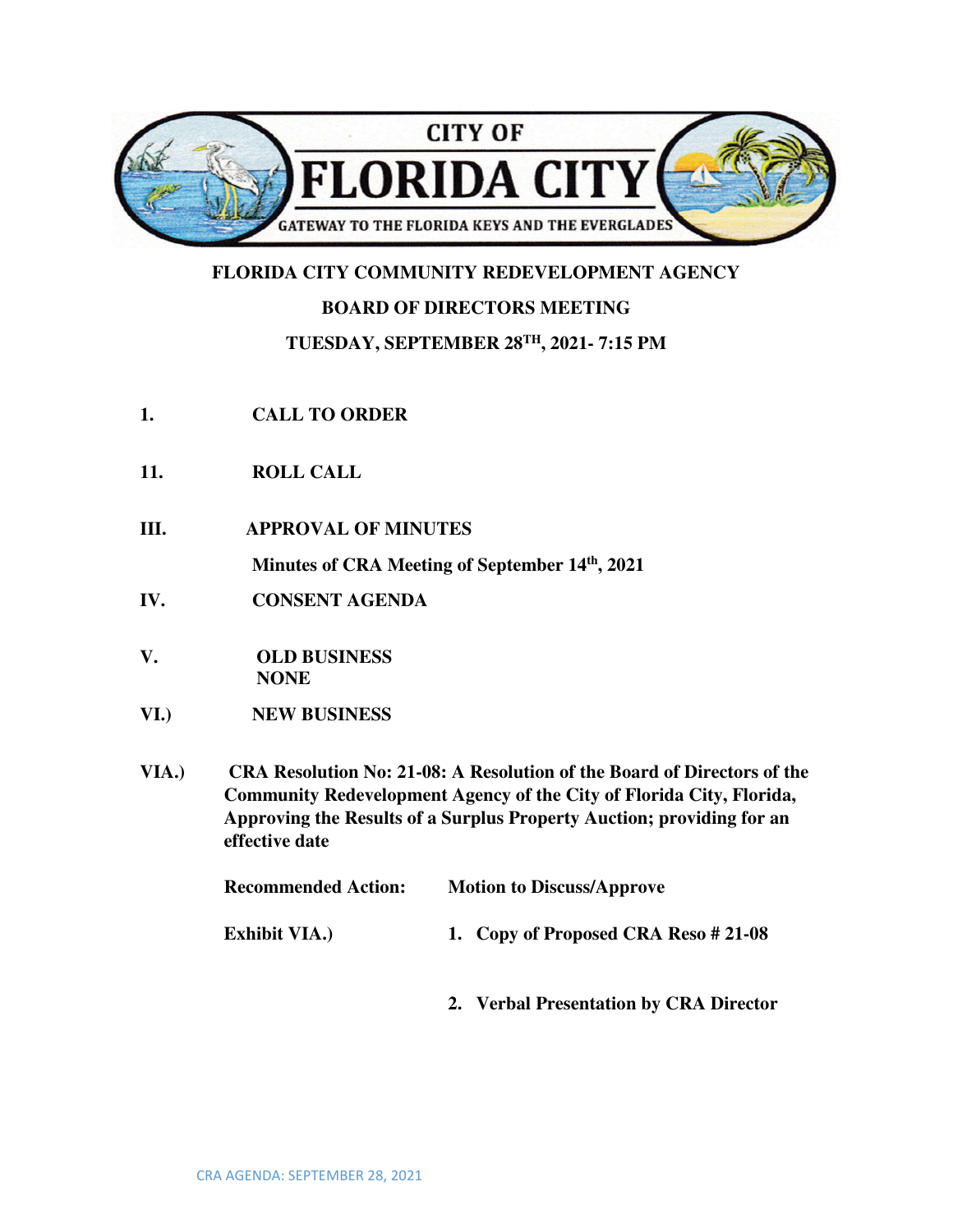**VIB.) CRA Resolution No: 21-09: A Resolution of the Board of Directors of the City of Florida City Community Redevelopment Agency, Approving the Assignment of the Purchase and Sale Agreement for the Snake Pit Property to New Urban Development and Approving of the Execution of the Agreement by the Agency Chairperson; Providing for an Effective date** 

| <b>Recommended Action:</b> | <b>Motion to Discuss/Approve</b>       |
|----------------------------|----------------------------------------|
| <b>Exhibit VIB.</b> )      | 1. Copy of Proposed CRA Reso # 21-09   |
|                            | 2. Verbal Presentation by CRA Director |
|                            | 3. Two Exhibits - Page $1 & 2$         |

## **VIII.) BUSINESS FROM EXECUTIVE DIRECTOR**

**1X.) ADJOURNMENT**